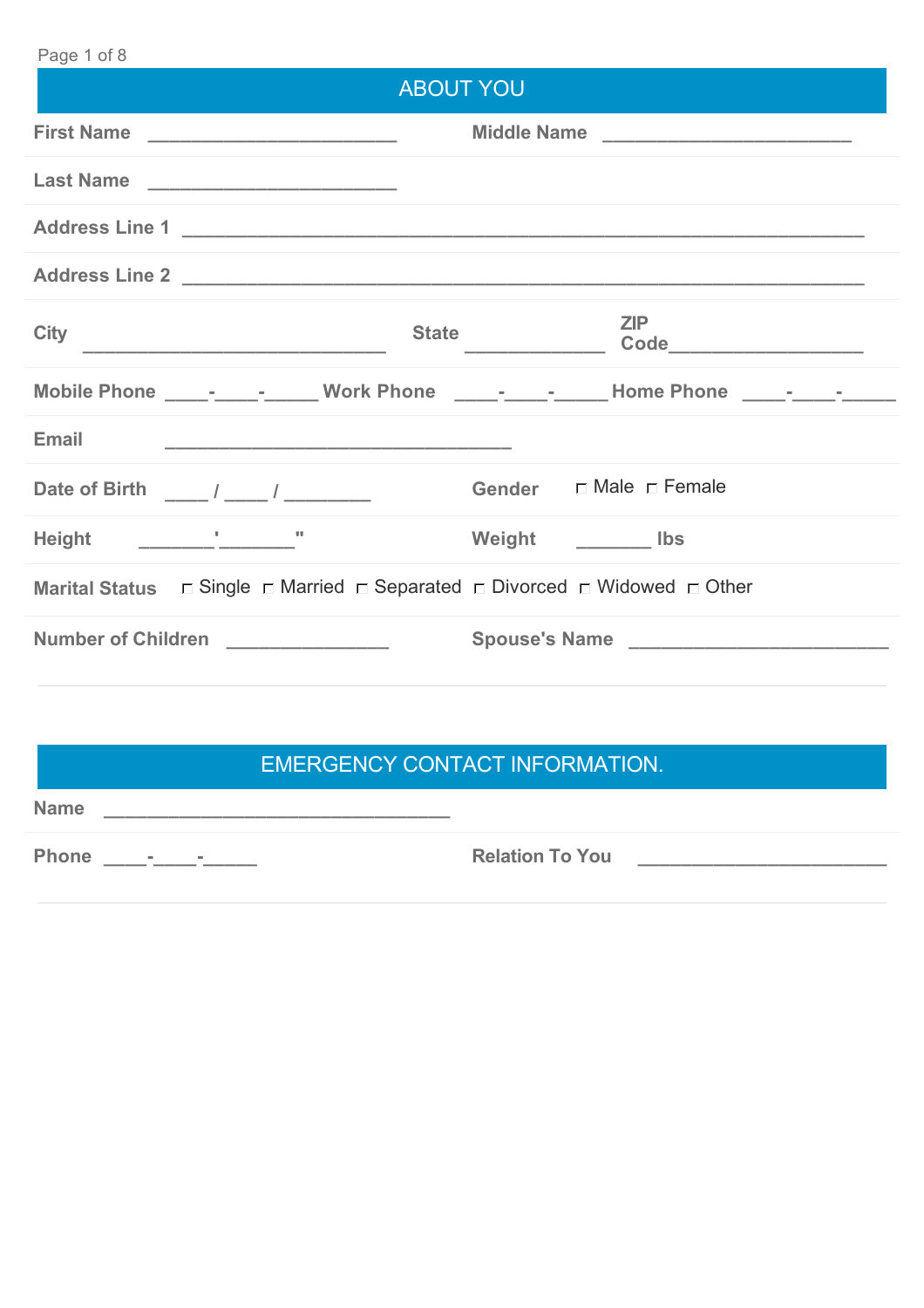### Page 2 of 8

# INSURANCE INFORMATION

| Do you have Insurance?            | $\Box$ Yes $\Box$ No              |                             |
|-----------------------------------|-----------------------------------|-----------------------------|
|                                   |                                   |                             |
| Insurance Name                    |                                   |                             |
|                                   |                                   |                             |
|                                   |                                   |                             |
| <b>City</b>                       | <b>State</b>                      | ZIP<br>Code _______________ |
| <b>ID/Policy</b><br><b>Number</b> | Group                             |                             |
| <b>Insured's Name</b>             | <b>Insured's Date</b><br>of Birth |                             |

| <b>REFERRAL INFORMATION.</b>                                                                          |                                |  |
|-------------------------------------------------------------------------------------------------------|--------------------------------|--|
| <b>Referring Physician</b>                                                                            | <b>Contact</b><br>information. |  |
| <b>Referring Patient</b>                                                                              |                                |  |
| Are you working with an attorney?                                                                     | $\Box$ Yes $\Box$ No           |  |
| How did you hear about us?                                                                            |                                |  |
| $\Box$ Word of mouth $\Box$ Advertisement $\Box$ Social media $\Box$ Direct marketing $\Box$ Internet |                                |  |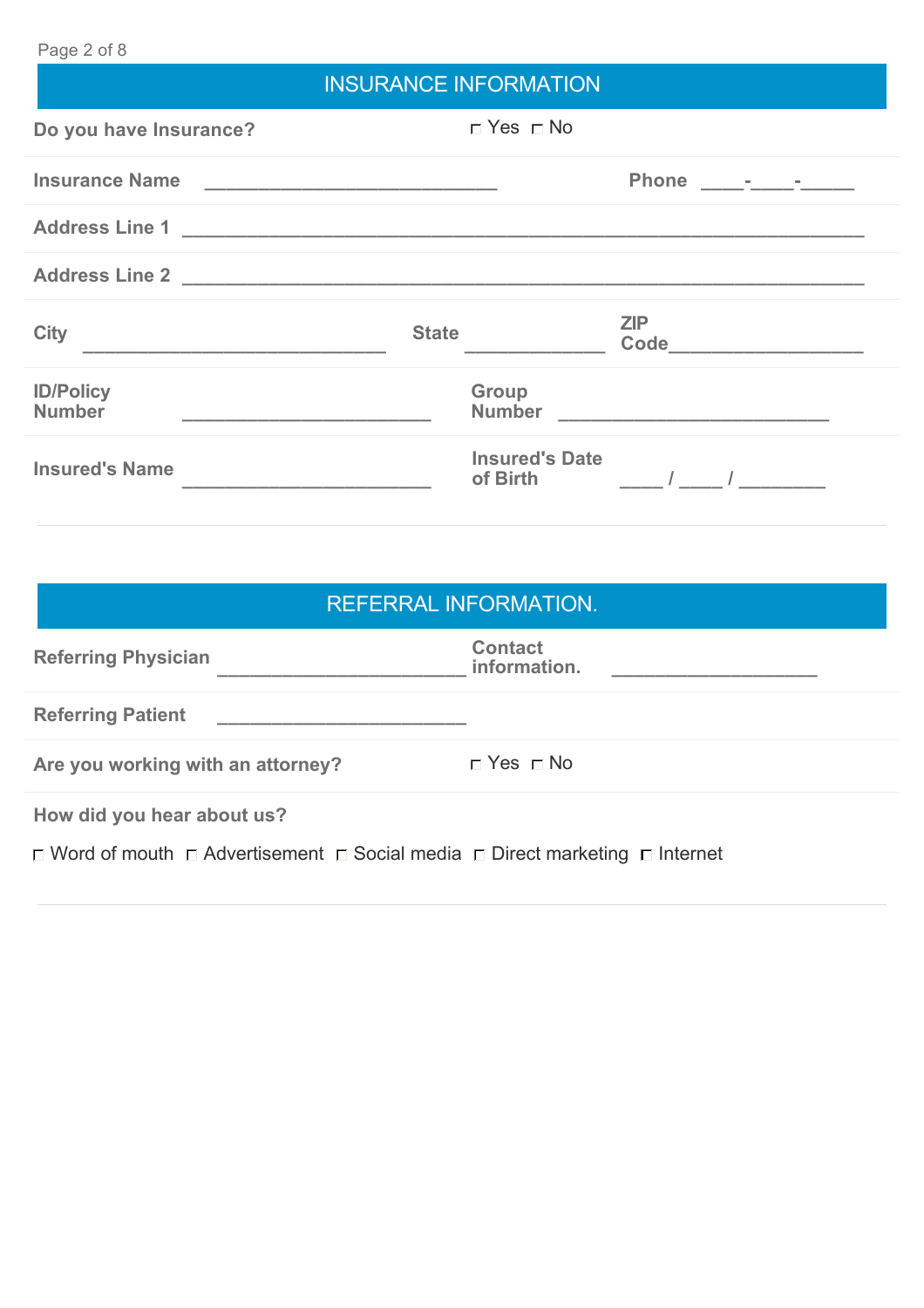| Page 3 of 8                                                                                                                                                                                      |                                                                                                               |
|--------------------------------------------------------------------------------------------------------------------------------------------------------------------------------------------------|---------------------------------------------------------------------------------------------------------------|
|                                                                                                                                                                                                  | <b>REASON FOR VISIT</b>                                                                                       |
| What is the date of your scheduled<br>appointment?                                                                                                                                               |                                                                                                               |
| How long have you had this<br>complaint?                                                                                                                                                         | $\Box$ Less than 5 days (Acute)<br>$\Box$ Between 5-30 days (Sub Acute)<br>$\Box$ More than 30 days (Chronic) |
| What caused this condition                                                                                                                                                                       |                                                                                                               |
| What is the date this condition<br>began? (Skip if due to accident)                                                                                                                              | $\frac{1}{2}$ $\frac{1}{2}$                                                                                   |
| What term(s) describes your<br>discomfort best?                                                                                                                                                  |                                                                                                               |
| On the body diagrams to the right, please<br>indicate your areas of symptoms by drawing in<br>the appropriate symbols.<br>P - pain<br>N - numbness<br>W - weakness<br>S - shooting<br>A - Aching |                                                                                                               |
|                                                                                                                                                                                                  | On a scale of 1 to 10, with 10 being the most severe, how do you rate your discomfort?                        |
| <b>None</b><br>$3 \quad \text{or} \quad$<br>$2^{\sim}$<br>$\mathbf{1}$<br>$\Omega$                                                                                                               | <b>Unbearable</b><br>4 5 6<br>7<br>8<br>9<br>10                                                               |
|                                                                                                                                                                                                  | How often do you feel this discomfort? $\Box$ Constant $\Box$ Frequent $\Box$ Occasional $\Box$ Intermittent  |
| How has this complaint changed since<br>the onset?                                                                                                                                               | $\Box$ Worsened $\Box$ Remained the same $\Box$ Improved                                                      |
| What activity is most significantly<br>affected by this discomfort? (Explain)                                                                                                                    |                                                                                                               |
| What treatment, if any, have you<br>received since the injury?                                                                                                                                   |                                                                                                               |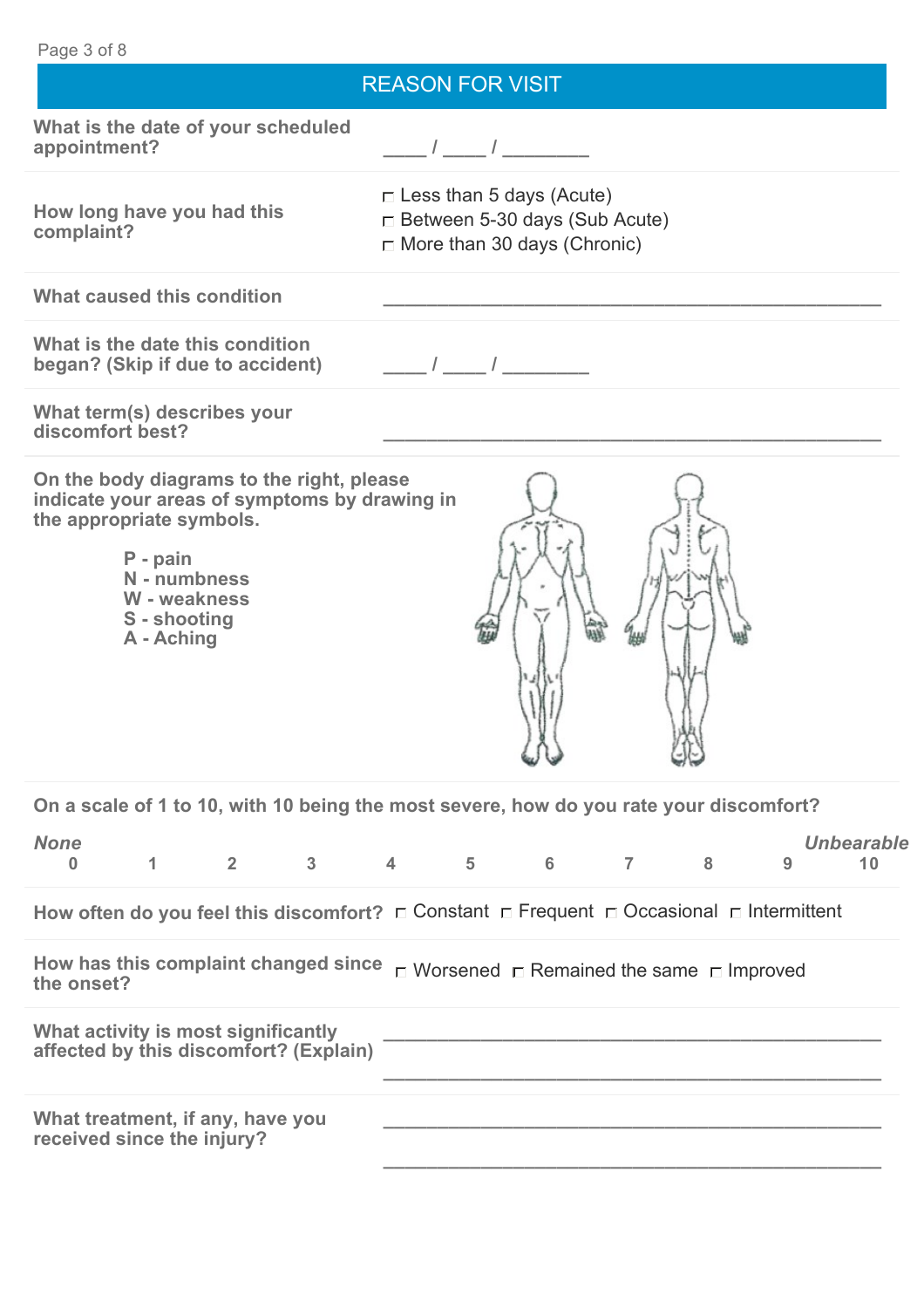| Page 4 of 8<br>What aggravates this condition?                                      |  |
|-------------------------------------------------------------------------------------|--|
| What improves this condition or gives<br>you relief?                                |  |
| Have other health care provider(s)<br>performed tests related to this<br>condition? |  |
| Have you ever had any previous<br>episodes of this condition?                       |  |

### CURRENT HEALTH

**Other than the information already provided, do you have additional health concerns involving any of the following?**

| <b>Muscles, Bones or Joints</b>                      |  |                                                                                       |
|------------------------------------------------------|--|---------------------------------------------------------------------------------------|
| Nerves, Headaches, Dizziness, or<br><b>Emotional</b> |  |                                                                                       |
| Head, Eyes, Ears, Nose or Throat                     |  |                                                                                       |
|                                                      |  |                                                                                       |
| <b>Asthma or Lung Condition</b>                      |  |                                                                                       |
| <b>Conditions</b>                                    |  |                                                                                       |
|                                                      |  | Genital, Bladder, or Urinary Conditions D No D Yes Explain: _____________________     |
| <b>Conditions</b>                                    |  | Diabetes, Thyroid or Glandular $\Box$ No $\Box$ Yes Explain: ________________________ |
| <b>Skin or Bleeding Conditions</b>                   |  |                                                                                       |
| allergies?                                           |  |                                                                                       |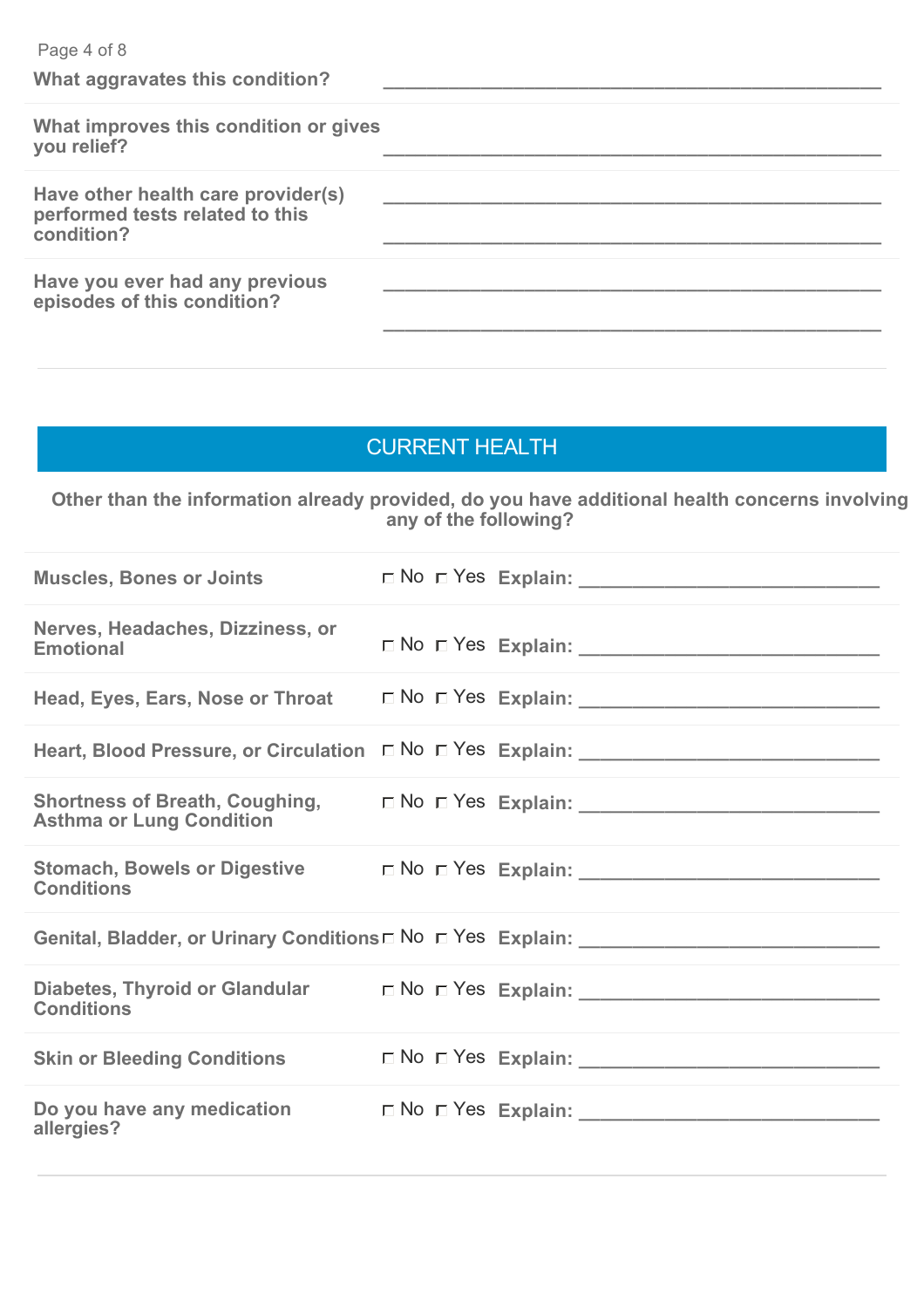| PERSONAL AND FAMILY HISTORY                                                                                                 |  |                                                                                       |
|-----------------------------------------------------------------------------------------------------------------------------|--|---------------------------------------------------------------------------------------|
| Have you had any surgical<br>procedures?                                                                                    |  |                                                                                       |
| conditions we should be aware of?                                                                                           |  |                                                                                       |
| accidents or trauma?                                                                                                        |  | Do you have a past history of $\Box$ No $\Box$ Yes Explain: _________________________ |
| medication?                                                                                                                 |  |                                                                                       |
| history, such as diabetes, cancer,<br>hypertension, and progressive<br>neurological diseases that we should<br>be aware of? |  |                                                                                       |

| <b>WORK SOCIAL HABITS</b>                              |                                                                                                                                                                                                                                                         |  |
|--------------------------------------------------------|---------------------------------------------------------------------------------------------------------------------------------------------------------------------------------------------------------------------------------------------------------|--|
| <b>Current work habits - Choose all that</b><br>apply. | $\Box$ Permanently fully disabled<br>$\Box$ Permanently partially disabled<br>$\Box$ Cannot work due to current condition<br>$\Box$ Full-time (20-40+ hours/week)<br>$\Box$ Part-time (1-19 hours/week)<br>□ Retired □ Student □ Homemaker □ Unemployed |  |
| Personal social habits - Choose all<br>that apply.     | $\square$ Smoke or use tobacco products<br>$\Box$ Drink alcohol<br>$\Box$ Drink caffeine<br>$\Box$ Use recreational drugs<br>$\Box$ Other, to be discussed with doctor                                                                                  |  |
| Present exercise habits - Choose all<br>that apply.    | $\Box$ No current exercises<br>$\Box$ Exercises daily<br>$\Box$ Exercises 3+ times per week<br>$\Gamma$ Cannot return to exercise due to current condition                                                                                              |  |
| Diet and nutrition habits - Choose all<br>that apply.  | □ Vegan or vegetarian<br>$\Box$ Daily supplements<br>$\sqcap$ Other                                                                                                                                                                                     |  |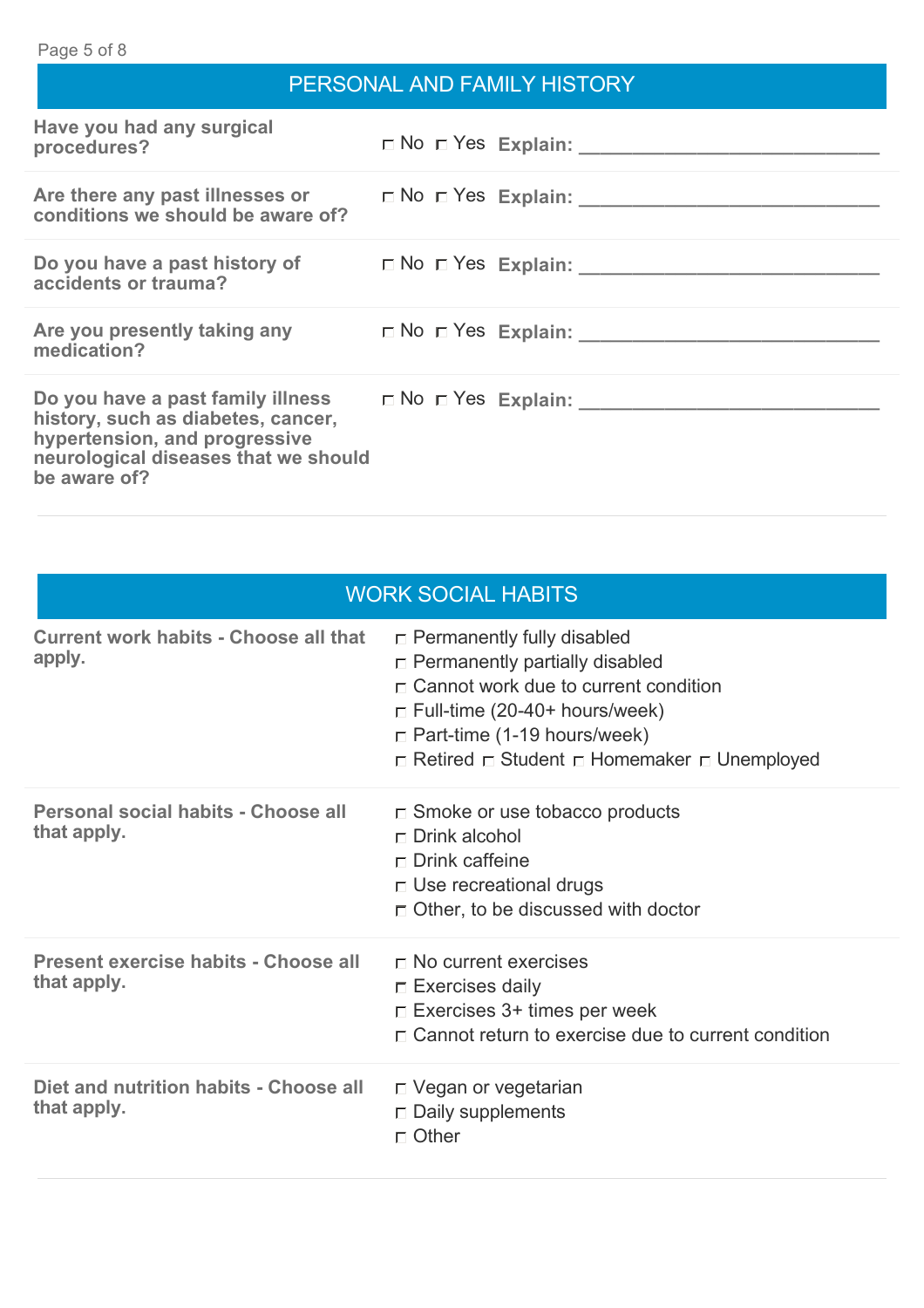# MEN'S HEALTH **Do you have pain or lump in scrotum**  $\Box$  **Yes**  $\Box$  **No**<br>or testicles? **Do you have an impaired libido (sex <sub>□</sub> Yes □ No**<br>drive)? **Do you have discharge from your <sub>匚</sub> Yes <sub>匚</sub> No Do you have prostate issues?**  $\Box$  Yes  $\Box$  No **When was your last prostate exam?**  $\Box$  Within the past year  $\Box$  Between 1-4 years  $\Box$  Greater than 5 years  $\Box$  Never had a prostate exam □ Prefers not to answer or don't know **When was your most recent PSA (Prostate-Specific Antigen) blood test?**  $\Box$  Within the past year  $\Box$  Between 1-4 years  $\Box$  Greater than 5 years  $\Box$  Never had a PSA blood test Prefers not to answer or don't know **What was your PSA (Prostate-Specific Antigen) level on your latest test?**  $\sqcap$  Normal or low  $\sqcap$  Moderate  $\Box$  High  $\Box$  Never had a PSA level done □ Prefers not to answer or don't know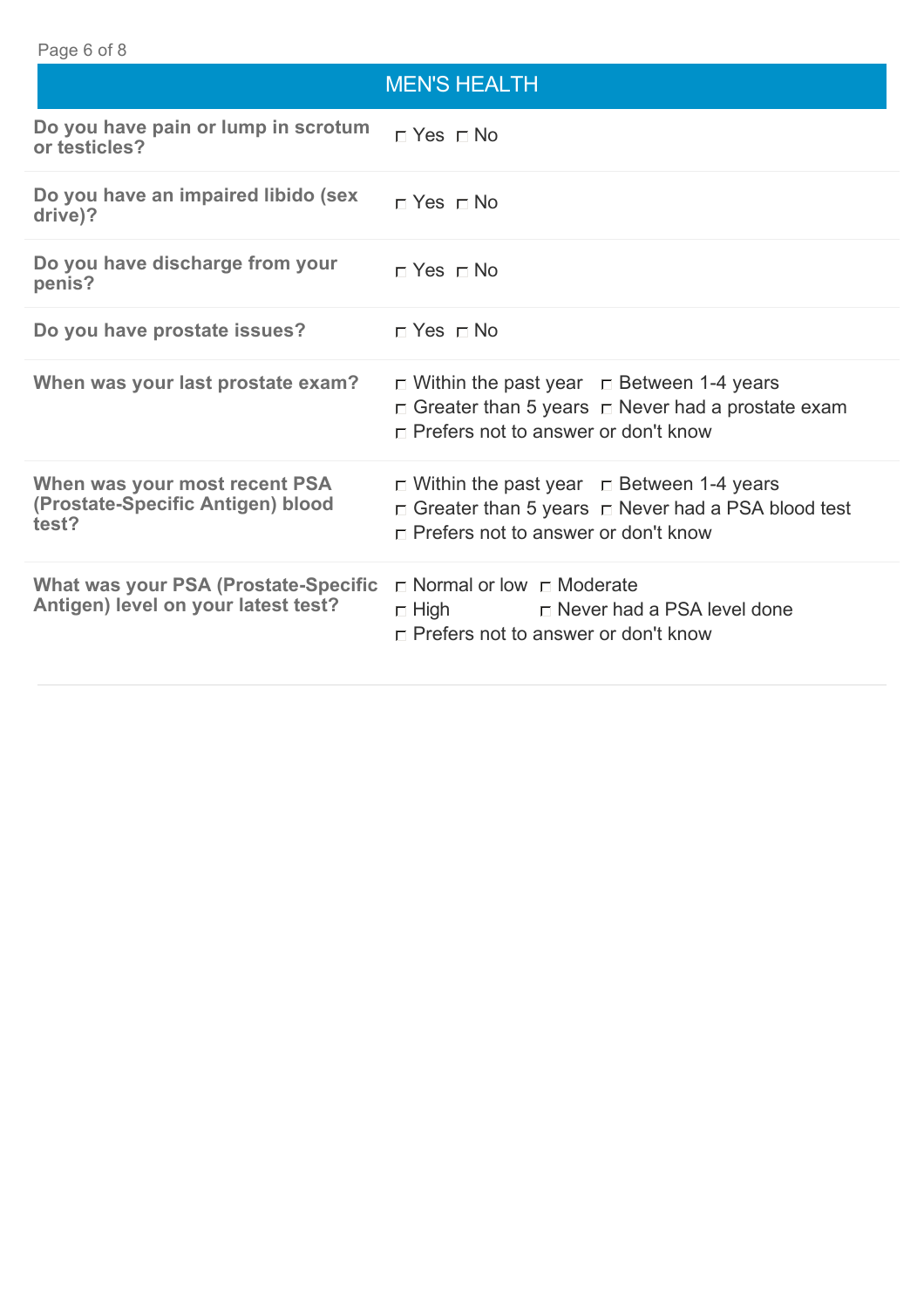#### Page 7 of 8

|                                                                                            | <b>WOMEN'S HEALTH</b>                                                                                                                                                                                                      |
|--------------------------------------------------------------------------------------------|----------------------------------------------------------------------------------------------------------------------------------------------------------------------------------------------------------------------------|
| Are you pregnant?                                                                          | $\Box$ Yes $\Box$ No                                                                                                                                                                                                       |
| Are you nursing?                                                                           | $\Box$ Yes $\Box$ No                                                                                                                                                                                                       |
| Are you taking birth control?                                                              | $\Box$ Yes $\Box$ No                                                                                                                                                                                                       |
| Do you experience painful periods?                                                         | $\sqcap$ Yes $\sqcap$ No                                                                                                                                                                                                   |
| Do you have irregular cycles?                                                              | $\Box$ Yes $\Box$ No                                                                                                                                                                                                       |
| Do you have breast implants?                                                               | $\sqcap$ Yes $\sqcap$ No                                                                                                                                                                                                   |
| Do you perform a regular self-breast<br>examination?                                       | $\sqcap$ Yes $\sqcap$ No                                                                                                                                                                                                   |
| Do you take hormone replacement<br>therapy (HRT)?                                          | $\Box$ Yes $\Box$ No                                                                                                                                                                                                       |
| Do you take oral contraceptives?                                                           | $\Box$ Yes $\Box$ No                                                                                                                                                                                                       |
| When was your last PAP/pelvic exam? $\Box$ Within the past year                            | □ Between 1-4 years<br>$\Box$ Greater than 5 years<br>□ Never had a PAP or pelvic exam<br>$\Box$ Prefers not to answer or don't know                                                                                       |
|                                                                                            | $\Box$ Within the past year<br>$\Box$ Between 1-4 years<br>$\Box$ Greater than 5 years<br>□ Never had a mammogram exam<br>□ Prefers not to answer or don't know                                                            |
| What was the date of your last<br>menstrual period? (only answer if still<br>menstruating) | $\Box$ Within the past month or currently<br>$\Box$ Within the past 1-3 months<br>$\Box$ Greater than 3 months<br>$\Box$ Postmenopausal<br>$\Box$ Have not yet begun menstruation<br>□ Prefers not to answer or don't know |